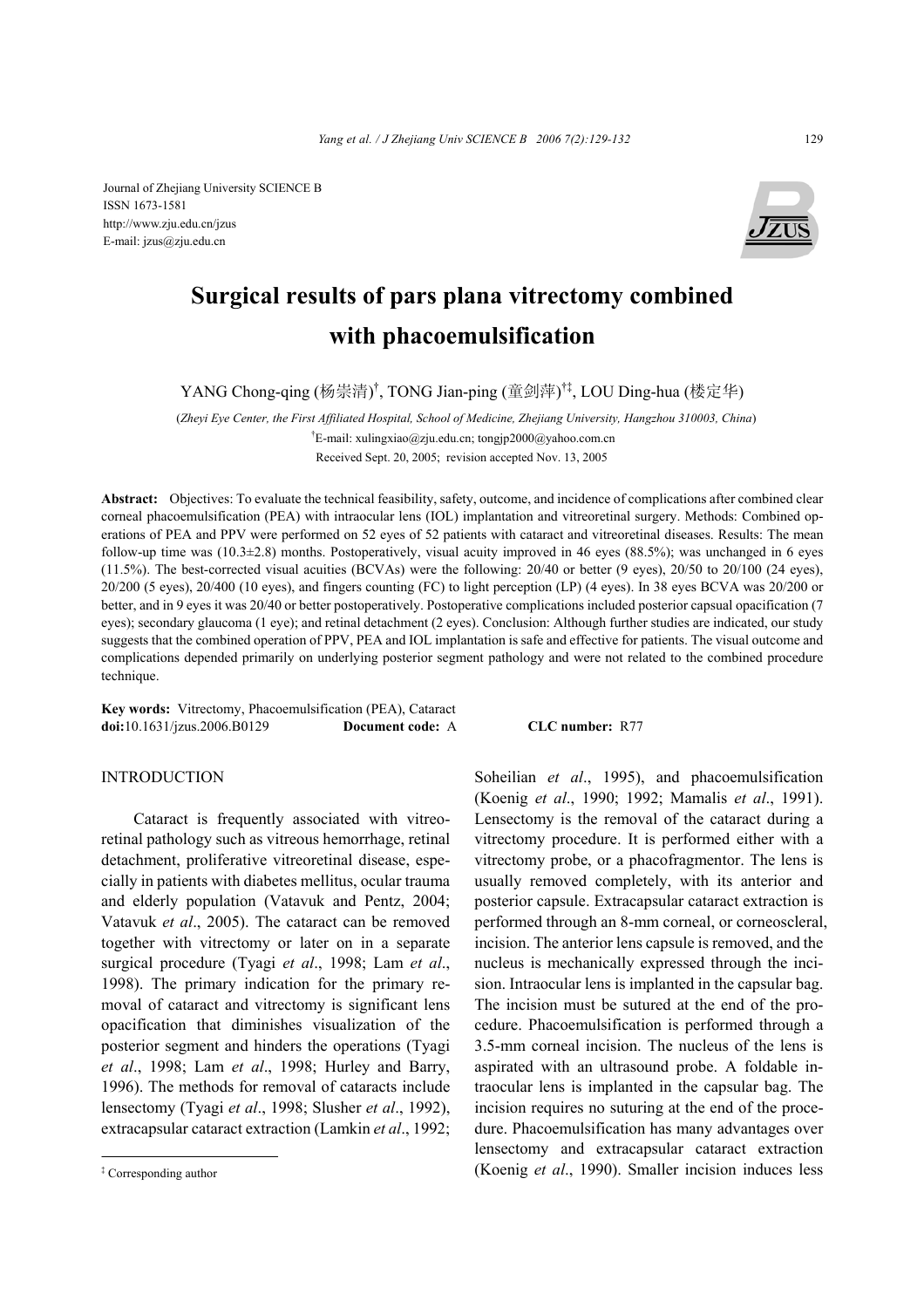astigmatism, makes the globe more stable, and decreases the possibility of a wound leak. Postoperative rehabilitation is also faster (Scharwey *et al*., 1999). In the current study, we retrospectively analyzed a consecutive series of 52 eyes in which vitreoretinal surgery was combined with clear corneal phacoemulsification.

# PATIENTS AND METHODS

Between May 1996 and December 2000, we recorded 52 patients (52 eyes) who had pars plana vitrectomy (PPV) combined with clear corneal phacoemulsification. Visual and surgical results, as well as complication rates in these 52 consecutive cases, were retrospectively analyzed.

The following preoperative information was obtained for each patient: age, sex, visual acuity, intraocular pressure (IOP), and indication for vitreoretinal surgery. Keratometry and axial length measurements were performed on the eye to be operated on whenever possible. If this was not possible, the data were taken form the fellow eye. Intraocular lens calculation was performed using the Binkhorst formula. The type of cataract extraction and all posterior segment procedures were noted, including IOL style, haptic location, and type of anesthesia. Information regarding best-corrected visual acuity, refractive error, and ophthalmic findings were recorded by slit-lamp microscopy, tonometry and ophthalmoscopy were recorded before and after surgery.

Postoperative data included length of followedup, reasons for PPV, best-corrected visual acuity (BCVA), and subsequent postoperative procedure (e.g., vitreoretinal reoperation, yttrium-aluminumgarnet (YAG) laser capsulotomy).

In all patients, surgery was performed using retrobulbar and subconjunctival anesthesia. In all 52 cases, cataract extraction preceded vitreoretinal surgery. A 3.0 mm wide and 1.5~2.0 mm long clear corneal tunnel was created at the temporal limbus, a 5.0 to 6.0 mm curvilinear capsulorhexis was completed, and phacoemulsification and cortex removal were performed. The anterior chamber and capsular bag were filled with occucoate, and the corneal tunnel was temporarily closed with a single 10-0 nylon suture.

Subsequently, a standard 3-port pars plana vitrectomy was performed using a 20-gange vitreous cutter and hand-held light pipe. Sclerotomies were placed 3.5 mm posterior to the limbus in the superotemporal, superonasal and inferotemporal quadrants. The infusion cannula was sutured in the inferotemporal selerotomy site.

After the vitreoretinal surgery was completed and before intraocular tamponade was performed, the foldable silicone IOL was implanted in 10 cases. During implantation, the sclerotomies were left open. The corneal suture was removed and a foldable silicone IOL was implanted through a 3.5 mm corneal incision. The corneal incision was water-sealing and the internal tamponade was performed. Sclerotomies and conjunctive were sutured, and subconjunctival gentamicin sulfate (20 mg) and dexamethasone sodium phosphate (4 mg) were administered.

## RESULTS

#### **Follow-up duration**

The follow-up was between 6 and 41 months (means  $(10.3\pm2.8)$  months).

#### **Patients demographics**

Fifty-two eyes of 52 patients who had pars plana vitrectomy combined with clear corneal phacoemulsification (PEA) were recruited and analysed. The baseline demographics of the patients are summarized in Table 1.

**Table 1 Baseline demographics of 52 patients who had combined PEA with PPV** 

|                          | All eyes $(n=52)$ |  |
|--------------------------|-------------------|--|
| Age (years)              | 55.4(34~77)       |  |
| Gender                   |                   |  |
| Male                     | $n = 2.8$         |  |
| Female                   | $n=2.4$           |  |
| Duration of symptoms (d) | 322.1 $(2~1825)$  |  |
| <b>Diseases</b>          |                   |  |
| <b>RRD</b> with PVR      | $n=18$            |  |
| Macular hole             | $n=9$             |  |
| Diabetic retinopathy     | $n=12$            |  |
| Trauma                   | $n=13$            |  |
| <b>BCVA</b>              | $LP \sim FC$      |  |

RRD: Rhegmatogenous retinal detachment; PVR: Proliferative vitreoretinopathy; BCVA: Best-corrected visual acuity; LP: Light perception; FC: Fingers counting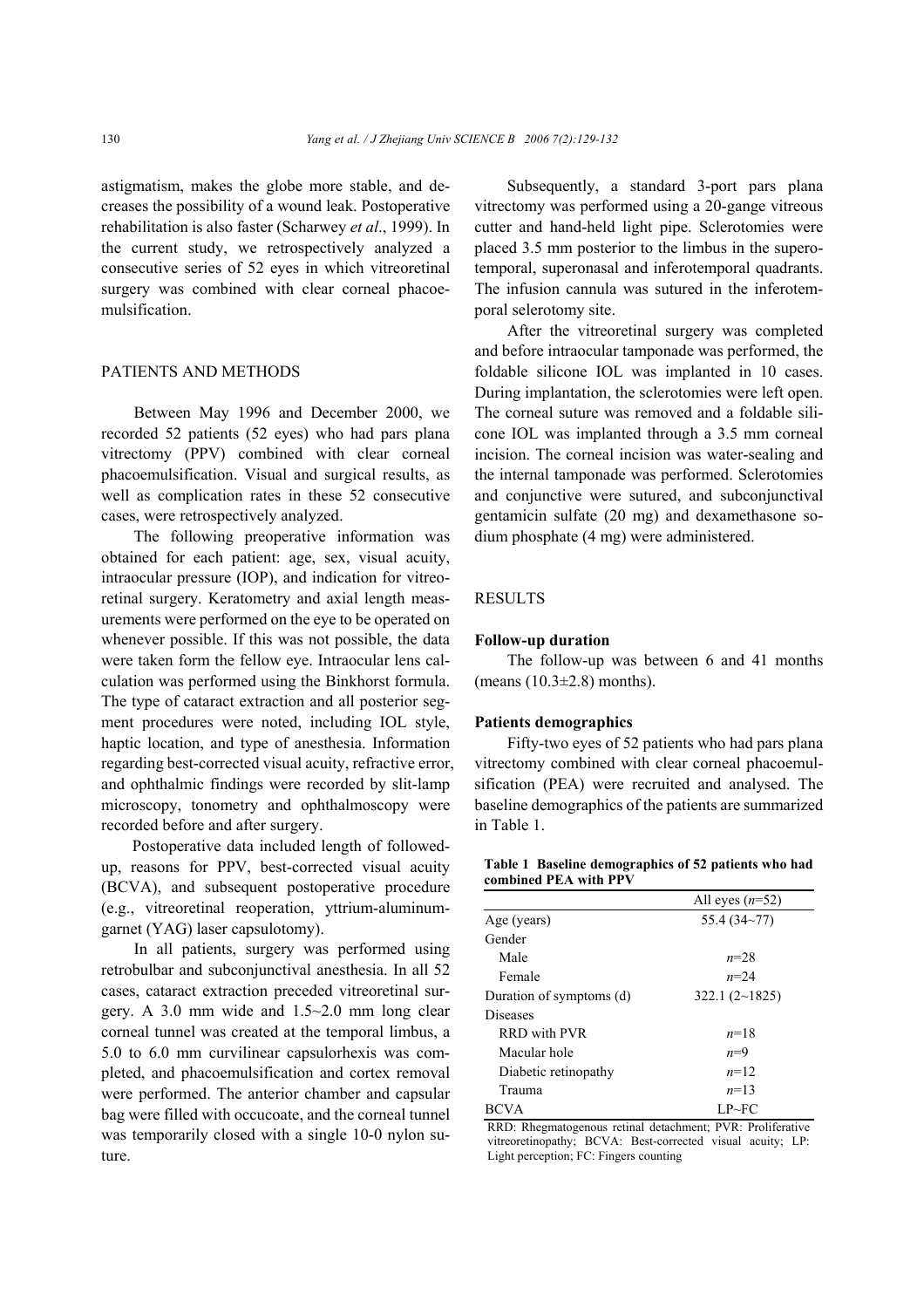#### **Clinical course of the patients**

Vitrectomy was combined with membrane removal in 18 eyes (34.6%), endolaser photocoagulation in 23 eyes (44.2%), scleral buckling in 34 eyes (65.4%), and removal of an intraocular foreign body embedded in the retina in 4 eyes (7.7%). Gas tamponade in 16 eyes (30.8%), and silicone oil tamponade in 9 eyes (17.3%) (Table 2).

**Table 2 Clinical course of the patients** 

|                                              | Number of eyes $(n/\%)$ |
|----------------------------------------------|-------------------------|
| Vitrectomy combined with<br>membrane removal | 18/34.6                 |
| Endolaser                                    | 23/44.2                 |
| Buckling                                     | 34/65.4                 |
| Intraocular foreign body removal             | 4/7.7                   |
| Gas temponade                                | 16/30.8                 |
| Silicone oil temponade                       | 9/17.3                  |

#### **Visual acuity**

Postoperatively, visual acuity improved in 46 eyes (88.5%); was unchanged in 6 eyes (11.5%) because of: 1 with long-standing (5 years) retinal detachment, 1 with macular hole, 1 with severe trauma, 3 with diabetic retinopathy VI. The best-corrected visual acuity (BCVA) were the following: 20/40 or better (9 eyes), 20/50 to 20/100 (24 eyes), 20/200 (5 eyes), 20/400 (10 eyes), and fingers counting (FC) to light perception (LP) (4 eyes). In 38 eyes BCVA was 20/200 or better, and in 9 eyes it was 20/40 or better postoperatively (Table 3).

**Table 3 Preoperative and postoperative BCVA of the patients** 

|                 |    | Preoperative $(n)$ Postoperative $(n)$ |
|-----------------|----|----------------------------------------|
| LP~FC           | 52 |                                        |
| 20/400          |    | 10                                     |
| 20/200          |    | 5                                      |
| 20/100~20/50    |    | 24                                     |
| $20/40 - 20/20$ |    | Q                                      |

### **Complications**

No hyphema and fibrin transudation occurred in anterior chamber. Seven eyes developed posterior capsule opacification 3 months, 5 months, 6 months, 12 months, 13 months postoperatively. An Nd:YAG capsulotomy was performed in all. One eye with retinal detachment 3 weeks postoperatively, the retinal hole was the bed of the retinal foreign body, requiring a retinal reattachment, one eye with retinal redetachment 4 months after silicone oil removal. Secondary glaucoma occurred 5 weeks after silicone oil tamponade, requiring silicone oil removal.

## DISCUSSION

Vitreoretinal pathology is frequently associated with cataract, and can accelerate the development of cataract. As the same time, cataract interferes with safe performance of vitrectomy, postoperative observation and postoperative treatment: retinal photocoagulation, separate anterior and posterior segment surgeries are the traditional methods. Kokame *et al*.(1989) reported a method of pars plana lensectomy in which the anterior lens capsule is left in place, allowing insertion of a posterior chamber IOL in the ciliary sulcus. Several other techniques for cataract removal during vitreoretinal surgery have been advocated, including intracapsular cataract extraction (ICCE), extracapsular cataract extraction (ECCE), both of which require a large incision, increase the risk of wound dehiscence caused by globe manipulation during posterior segment procedures. Both methods may also increase postoperative ocular inflammation. Combined surgery comprising phacoemulsification, intraocular lens (IOL) implantation, and pars plana vitrectomy (PPV) has been regarded as a safe and effective procedure (Amino and Tanihara, 2002; Lahey *et al*., 2003). This type of combined surgery is now considered a standard procedure for selected patients with clinically significant cataract and vitreoretinal diseases (Pinter and Sugar, 1999; Chang *et al*., 2005).

We used the phacoemulsification-vitrectomy-IOL insertion combined operation sequence. A clear corneal incision was made for cataract removal and IOL insertion and this incision was sutured before the pars plana vitrectomy was done. There were no complications related directly to IOL implantation at the time of vitreoretinal surgery (Scharwey *et al*., 1999; Honjo and Ogura, 1998).

In our experience, clear corneal phacoemulsification can be safely combined with vitreoretinal surgery. This cataract extraction technique is rapid and does not increase operating time significantly. As